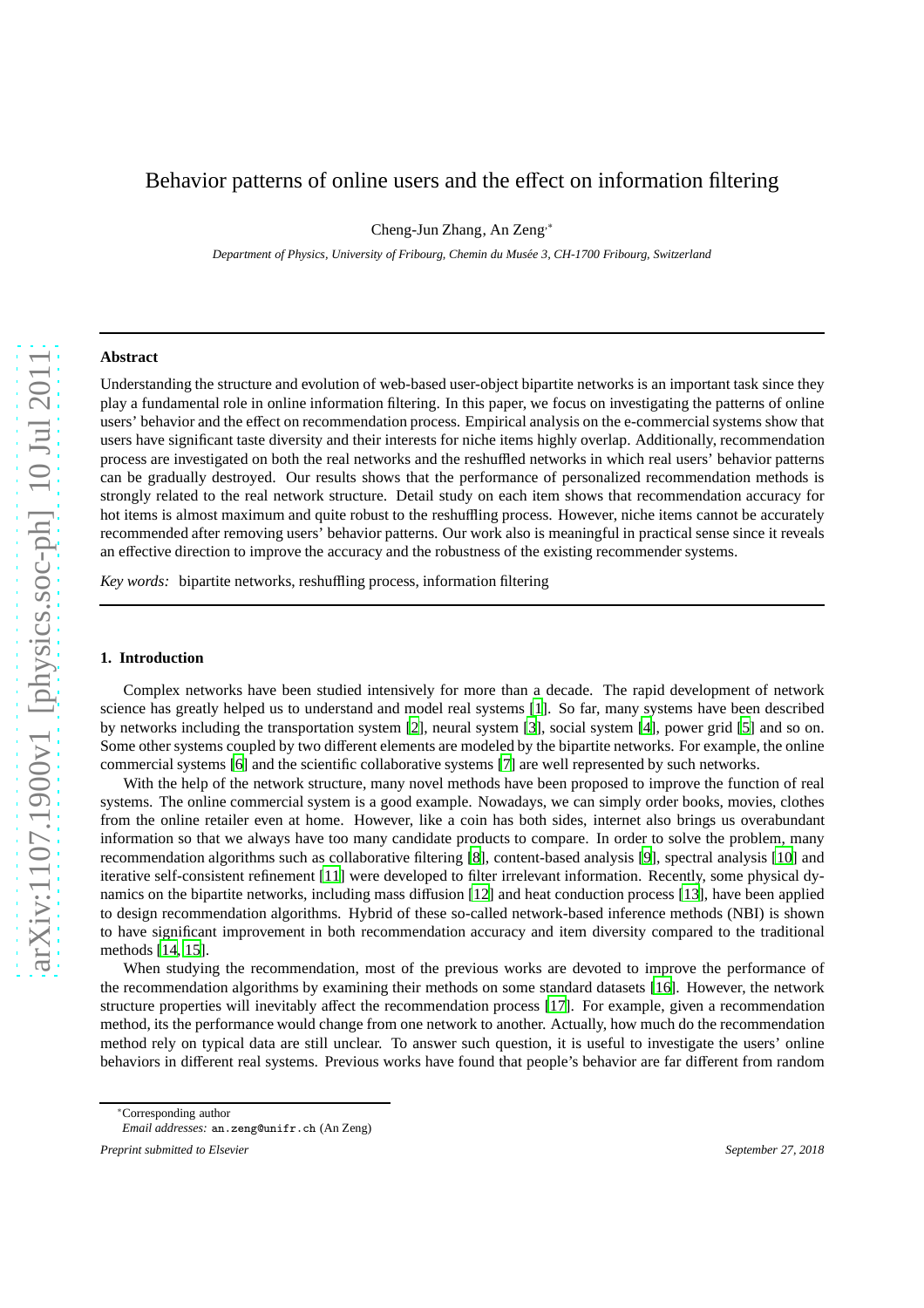

Figure 1: (Color online) The distribution *P*(*d*) in real systems where *d* is the average degree of selected items for each user.

and obey certain predictable rules [\[18\]](#page-7-17). Therefore, the users' online behavior will emerge some typical statistical patterns on the network structure. Consequently, these patterns will influence the recommendation process based on the networks.

In this paper, we focus on understanding online users' statistical behavior pattern and the related effect on information filtering. We will compare the real bipartite networks with the randomized counterpart networks (i. e. the reshuffled networks) in which real users' behavior pattern are destroyed. Actually, some specific properties of the real networks has been discovered by the comparison to the reshuffled networks such as the loop distribution [\[19](#page-7-18), [20\]](#page-7-19), rich club [\[21,](#page-7-20) [22](#page-7-21)], community structure [\[23\]](#page-7-22), assortative [\[24](#page-7-23)] and motifs [\[25\]](#page-7-24). Here, we find that online users have significant taste diversity and their interests for niche items highly overlap. Additionally, recommendation process are investigated on both the real networks and the reshuffled networks. We find that the performance of popularity-based recommendation methods don't rely on the real network structure while the performance of personalized recommendation methods is strongly related to it. Detail study on the personalized methods indicate that recommendation accuracy for hot items is almost maximum and quite robust to the reshuffling process. On the contrary, niche items cannot be accurately recommended without real users' behavior properties. Moreover, our work is meaningful in practical aspect since it reveals an effective direction to improve the accuracy and the robustness of the existing recommender systems.

# **2. Statistical behavior pattern of online users**

| Table 1: Properties of the used datasets |        |              |                                                   |                      |
|------------------------------------------|--------|--------------|---------------------------------------------------|----------------------|
| network                                  | Users  | <b>Items</b> | Links                                             | Sparsity             |
| Movielens                                | 943    | 1.682        | 82.520                                            | $5.20 \cdot 10^{-2}$ |
| Netflix                                  | 3.000  | 3.000        | 197.248                                           | $2.19 \cdot 10^{-2}$ |
| Delicious                                | 10,000 | 232, 657     | $1, 233, 997$ $5.30 \cdot 10^{-4}$                |                      |
| Amazon                                   |        |              | 99, 622 645, 056 2, 036, 091 $3.17 \cdot 10^{-5}$ |                      |

In this paper, the datasets that we will use are the subsets of data obtained from four online systems: Movielens (http://[www.grouplens.com](http://www.grouplens.com/)/), Netflix (http://www.netflixprize.com/), Delicious (http://www.delicious.com/) and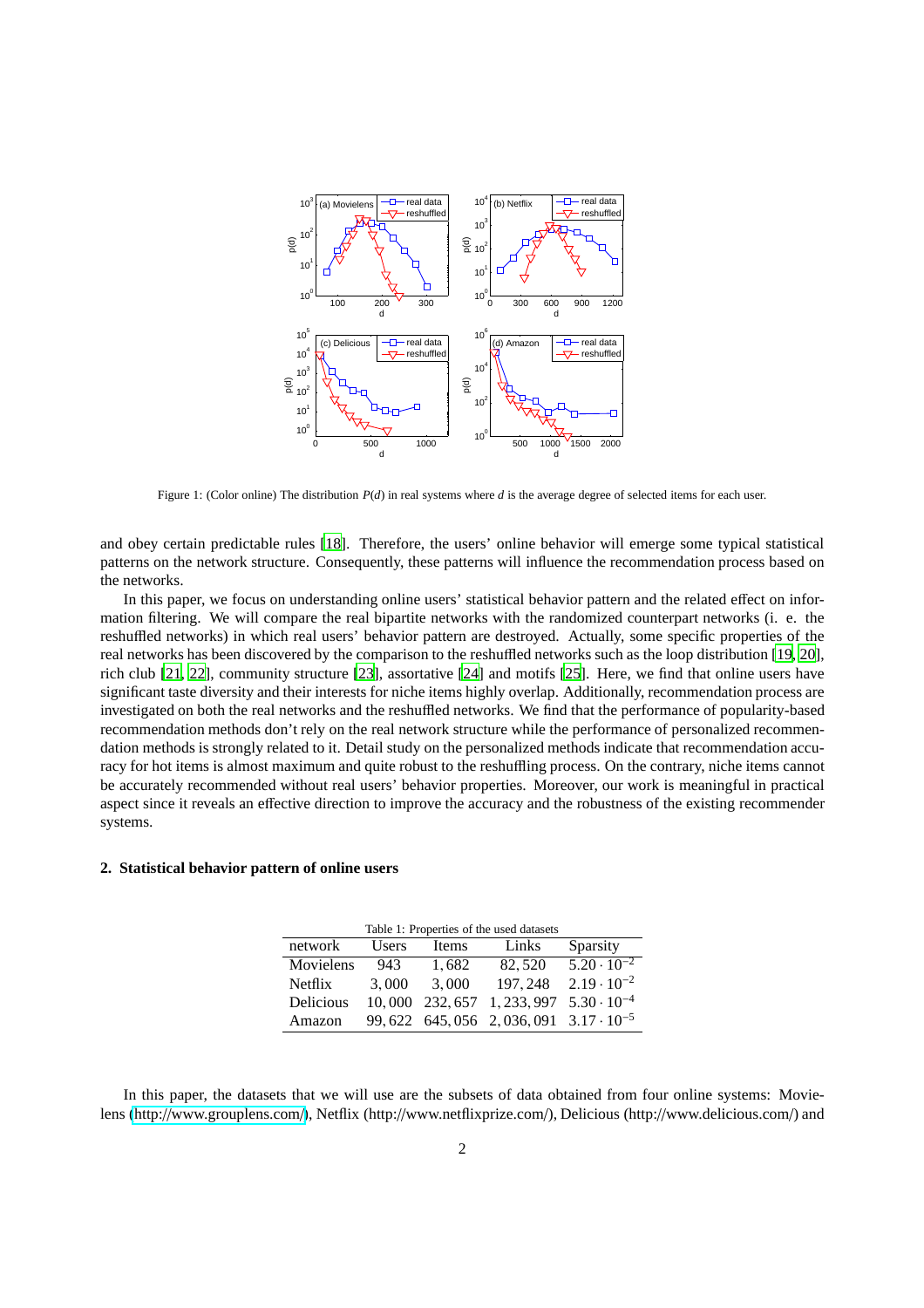

Figure 2: (Color online) The inter-similarity  $\overline{S}$  among all the selected items for each user vs user's degree. For a given *x*, its corresponding  $\overline{S}$  is obtained by averaging over all the items whose degrees are in the range of  $[a(x^2 - x), a(x^2 + x)]$ , where *a* is chosen as  $\frac{1}{2} \log 5$  for a better illustration.

Amazon (http://www.amazon.com/). These data are random samplings of the whole records of user activities in these websites, the descriptions of data are given in Table I.

To investigate users' behavior pattern, we will compare the real bipartite networks with the reshuffled networks. In each step of the reshuffling process, we first randomly pick two links from the real network, for example, one is from user *i* to item  $\alpha$  and the other is from user *j* to item  $\beta$  (throughout this paper we use Greek and Latin letters, respectively, for object- and user-related indices). Then we rewire these two links by *i* to β and *j* to α. Hence, the degree of the users and items would not be changed by this reshuffling process while the links in this reshuffled networks are randomized. Denoting *T* as the reshuffling times and *L* as the total links in the networks, we fix *T*/*L* = 3 in the following analysis.

After the reshuffling process, users' degree and items' degree are preserved while the correlation between users and items are destroyed. To begin our comparison, we focus on the average degree of users' selected items. Suppose a user *i* selects *m* items with degree  $k_\alpha$  ( $\alpha = 1, 2, ..., m$ ), we calculate the average degree of the items that he/she selected  $\text{as } d_i = \frac{\sum_{\alpha=1}^m k_\alpha}{m}$  $\frac{n}{m}$ . Actually, the distribution of *d* reflects the taste diversity of the users. When all the users prefer the same type of items, users' *d* will be the same to each other. Consequently, the distribution of *d* will be extremely narrow. On the contrary, the distribution of *d* will be quite flat if all the users seek for different items. We then compare the distribution *P*(*d*) in real networks and their reshuffled networks. As shown in fig. 1, *P*(*d*) in real networks indeed are much boarder than that in the reshuffled networks. Obvious, users have obvious taste diversity in real systems.

Secondly, for each user we study the inter-similarity among all his/her selected items. The similarity of two items is calculated by the common neighbor here [\[26\]](#page-7-25). Suppose a user *i* selects *m* items and the similarity between item α and  $\beta$  is denoted as  $s_{\alpha\beta}$ , the inter-similarity among all these *m* items can be obtained by  $\widetilde{S}_i = \frac{2\sum_{\alpha=2}^m \sum_{\beta=1}^{\alpha} s_{\alpha\beta}}{m(m-1)}$ . In fact,  $\widetilde{S}_i$ indicates the taste diversity for each single user. Specifically, when a user always select for the same kind of items,  $\overline{S}$  for him/her will be high. On the other hand, if the interest of a user changes from time to time, his/her  $\overline{S}$  will be very low. As shown in fig. 2, compared to the reshuffled networks, the *inactive users* (i.e. users with small degree) in real systems show a higher  $\overline{S}$  while the *active users* (i.e. users with large degree) are with lower  $\overline{S}$ . Actually, since the inactive users in real networks do not have much experience in seeking for their own interested objects, they tend to conservatively choose several most popular objects. Hence, their selected items are very similar. On the contrary, active users in real systems are more likely to explore and try different kinds of unpopular objects. Therefore, their selected items are with low  $\overline{S}$ .

Similarly, for each item we investigate the inter-similarity among all the users who selected it. Assume a item  $\alpha$  is chosen by *n* users and the similarity between user *i* and *j* is denoted as  $s_{ij}$ , the inter-similarity among all these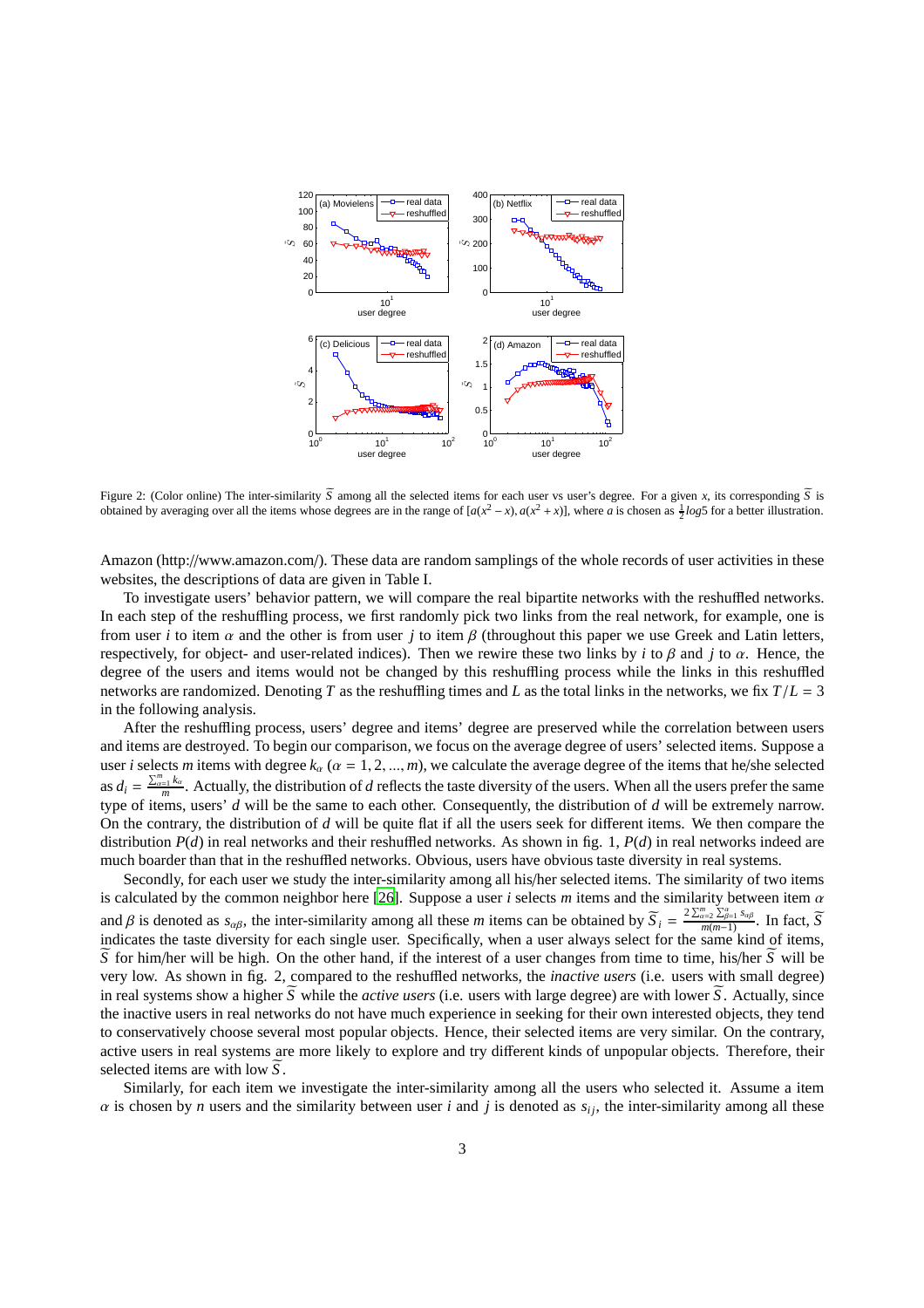

Figure 3: (Color online) The inter-similarity  $\overline{S}$  among all the selecting users for each item vs item's degree. The  $\overline{S}$  is averaged by the same process in fig.2.

users can be calculated by  $\widetilde{S}_{\alpha} = \frac{2 \sum_{i=2}^{n} \sum_{j=1}^{i} s_{ij}}{n(n-1)}$ . Actually,  $\widetilde{S}$  reflects whether a specific item is selected by the same group of users. In fig.3, we study  $\tilde{S}_{\alpha}$  in the real networks and the reshuffled networks. For *hot items* (i.e. item with large degree), their selectors in real networks have a lower  $\overline{S}$  than those in the reshuffled networks. However, the selectors of *niche items* (i.e. item with small degree) enjoy a higher inter-similarity in the real networks than those in the reshuffled networks. As we know, the personalized recommendation systems generally filter relevant information by cooperating the history of similar users, the overlap of users' interests for niche items is very meaningful. It makes the limited historical information for these niche items valuable for the recommendation systems to refer to. In next section, we will detailedly investigate how these users' online behavior patterns affect the recommendation process.

## **3. The e**ff**ect on information filtering**

In order to reveal the effect of users' online behavior patterns on information filtering, we investigate the recommendation process on both the real networks and the reshuffled networks in which real users' behavior patterns are destroied. We consider four conventional recommendation algorithms including mass diffusion (MD), heat conduction (HC), collaborative filtering (CF), popularity-based (PR) methods. We will study how the recommendation performance is influenced when we gradually remove users' real behavior patterns.

We first briefly describe these algorithms. Consider a system of *N* users and *M* items represented by a bipartite network with adjacency matrix A, where the element  $a_{i\alpha} = 1$  if user *i* has collected object  $\alpha$ , and  $a_{i\alpha} = 0$  otherwise. For a target user *i*, the MD algorithm starts by assigning one unit of resources to objects collected by *i*, and redistributes the resource through the user-item network. We denote the vector **f** as the initial resources on items where  $f_\alpha$  is the resource possessed by object  $\alpha$ . The redistribution is represented by  $\tilde{\mathbf{f}} = W\mathbf{f}$ , where

$$
W_{\alpha\beta} = \frac{1}{k_{\beta}} \sum_{l=1}^{N} \frac{a_{l\alpha} a_{l\beta}}{k_l},\tag{1}
$$

is the diffusion matrix, with  $k_\beta = \sum_{i=1}^N a_{i\beta}$  and  $k_l = \sum_{\gamma=1}^M a_{l\gamma}$  denoting the degree of object  $\beta$  and user *l* respectively [\[12](#page-7-11)]. Technically, recommendations for a given user  $i$  are obtained by setting the initial resource vector  $f'$  in accordance with the objects the user has already collected, that is, by setting  $f_a^i = a_{ia}$ . The resulting recommendation list of uncollected objects is then sorted according to  $\tilde{f}_\alpha^i$  in descending order. Physically, the diffusion is equivalent to a three-step random walk starting with *k<sup>i</sup>* units of resources on the target user *i*. The recommendation score of an item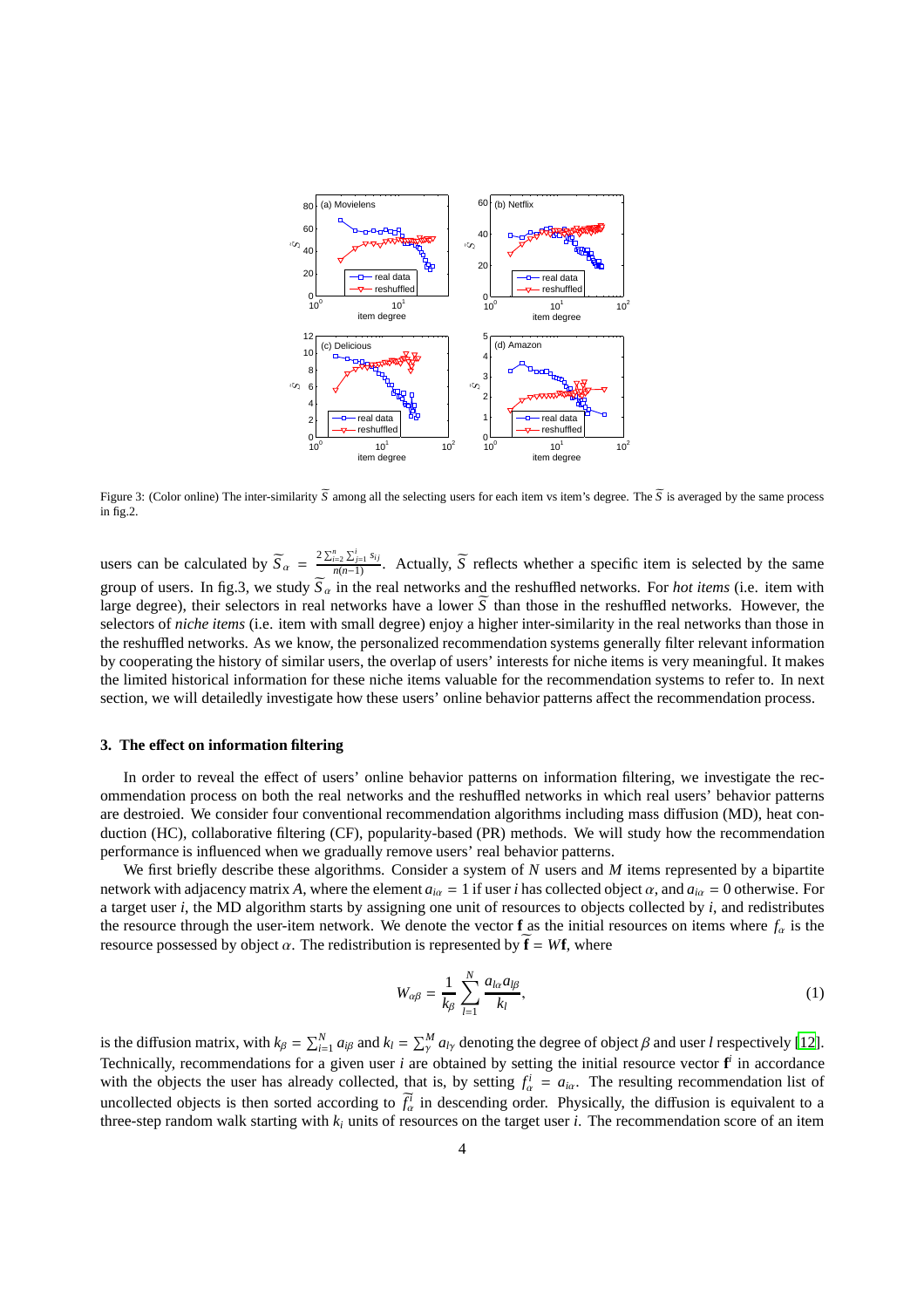

Figure 4: (Color online) The total recommendation score F vs item degree in different recommendation systems. The maximum F for each method has been scaled to 1.

is taken to be the amount of resources on it after the diffusion. The scores for objects that user *i* have already collected are set to 0. The recommendation list for user *i* is generated by ranking all his/her uncollected objects in descending order of their final resources.

The HC algorithm works similar to the MD algorithm, the only difference is the diffusion matrix is calculated as

$$
W_{\alpha\beta} = \frac{1}{k_{\alpha}} \sum_{l=1}^{N} \frac{a_{l\alpha} a_{l\beta}}{k_l}.
$$
 (2)

Physically, the temperature of an object is considered to be the average temperature of its nearest neighborhood, i.e. its connected users. The higher the temperature of an item, the higher its recommendation score [\[13](#page-7-12)].

The CF algorithms provide recommendations based on user or item similarities. Here, we consider the item-based CF which has been successfully applied to many online applications such as Amazon (one of the largest online product retailers). In the item-based CF method, the recommendation score of an item is evaluated based on its similarity with the collected items of the target user. The final recommendation score for each item can be written as

$$
\widetilde{f}_{\alpha}^{i} = \sum_{\beta=1}^{M} s_{\alpha\beta} a_{i\beta}.
$$
 (3)

where  $s_{\alpha\beta}$  is the similarity between item  $\alpha$  and  $\beta$  [\[16\]](#page-7-15). The measure of similarities used in CF is subject to definition. Here we simply define the similarity as the number of common neighbors in the bipartite networks.

The PR algorithms is very simple and commonly used in many websites. In this method, the recommendation score for each item is proportional to its popularity.

Actually, the difference of these recommendation methods has been studied in detail in ref. [\[27\]](#page-7-26). In order to further understand these methods, we calculate the total recommendation score for each item as  $F_\alpha = \sum_{i=1}^N \tilde{f}_\alpha^i$ . The result is shown in fig. 4. In statistical sense, the MD, CF and PR methods assign high recommendation score to the high degree items. In HC method, the items with low degree are generally with high recommendation score. Therefore, the MD, CF and PR methods tend to recommend the popular items while the HC method inclines to recommend unpopular items.

We then apply all these methods to the real networks and their reshuffled networks to see how users' real behavior patterns affect the recommendation. Similar to previous work [\[14\]](#page-7-13), to test the recommendation result we randomly remove 10% of the links (the probe set denoted as  $E^P$ ). We then apply the algorithms to the remainder (the training set denoted as  $E^T$ ) to produce a recommendation list for each user.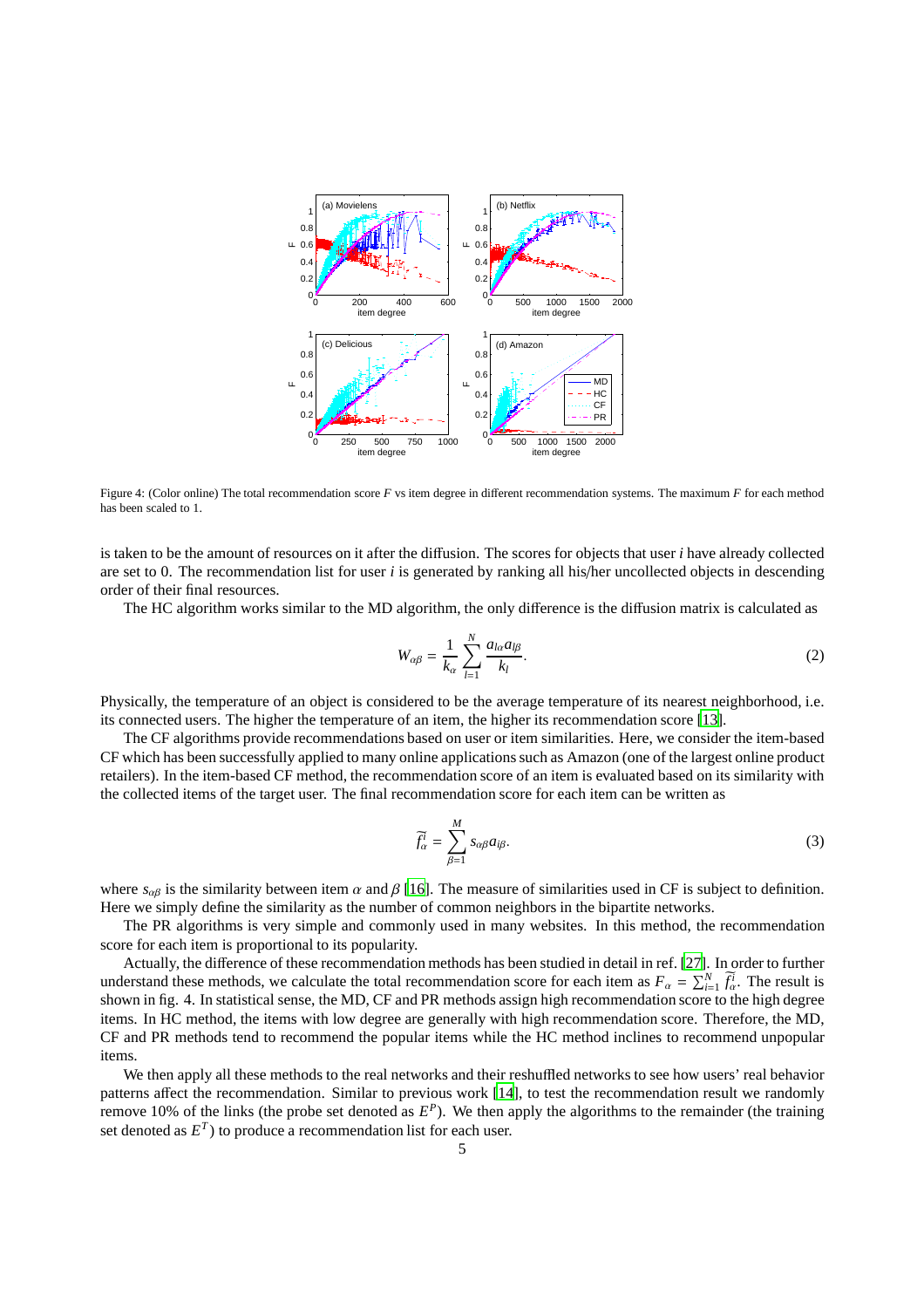

Figure 5: (Color online) The ranking score <  $RS >$  of different recommendation methods when reshuffling the real networks. *T* is the reshuffling steps and *L* is the total links in the networks.

In order to measure the accuracy of the recommendation result, we make use of the ranking score index [\[12](#page-7-11)]. For a target user, the recommender system will return a ranking list of all his uncollected objects to him according to the recommendation scores. For each hidden user-object relation (i.e., the link in probe set), we measure the rank of the object in the recommendation list of this user. For example, if there are 1000 uncollected objects for user *i*, and object  $\alpha$  is at 10th place, we say the position of this object is 10/1000, denoted by  $RS_{i\alpha} = 0.01$ . A successful recommendation result is expected to highly recommend the items in the probe set, and thus leading to small ranking score. Averaging over all the hidden user-object relations, we obtain the mean value of ranking score to evaluate the recommendation accuracy, namely

$$
\langle RS \rangle = \frac{1}{|E^P|} \sum_{i\alpha \in E^P} RS_{i\alpha},\tag{4}
$$

where *i*α denotes the probe link connecting user *i* and object α. Clearly, the smaller the ranking score, the higher the algorithm's accuracy, and vice versa.

In fig. 5, we report how the ranking score of different recommendation methods will be influenced when we gradually remove real users' behavior patterns. The results show that the ranking score of PR is hardly affected by the reshuffling process. It is reasonable because the PR method doesn't rely on the detail bipartite network structure and gives the recommendation score for each item simply according to its popularity. On the contrary, the personalized recommendation such as the MD, HC and CF methods are influenced. Obviously, the ranking score of HC method increases most significantly when we reshuffle the networks. In fact, the HC method is considered as an effective method to enhance recommendation diversity by mainly predicting users' preference for niche items. Therefore, the result implies that without the real correlation between users and items, only the information of degree is insufficient for the recommendation systems accurately providing a diverse recommendation. More specifically, as we discussed in the previous section, users' interests for niche items highly overlaps in real systems. Hence, the recommendation systems can predict target user's potential niche items by cooperating the information from his/her similar users. However, in the reshuffled networks users' interests for niche items only slightly overlap, so there is little information from the similar users for the recommendation engines to refer to. It finally leads to the serious increment in the ranking score of HC method.

As recommendation algorithms which tend to recommend popular items, MD and CF methods are not so sensitive to the reshuffling process as the HC method. In the dense networks like Movielens and Netflix, the ranking scores of MD and CF stay almost unchanged. However, in the sparse networks like Delicious and Amazon, the ranking score of MD and CF methods show an observable increment. In order to see the effect of the reshuffling process on the MD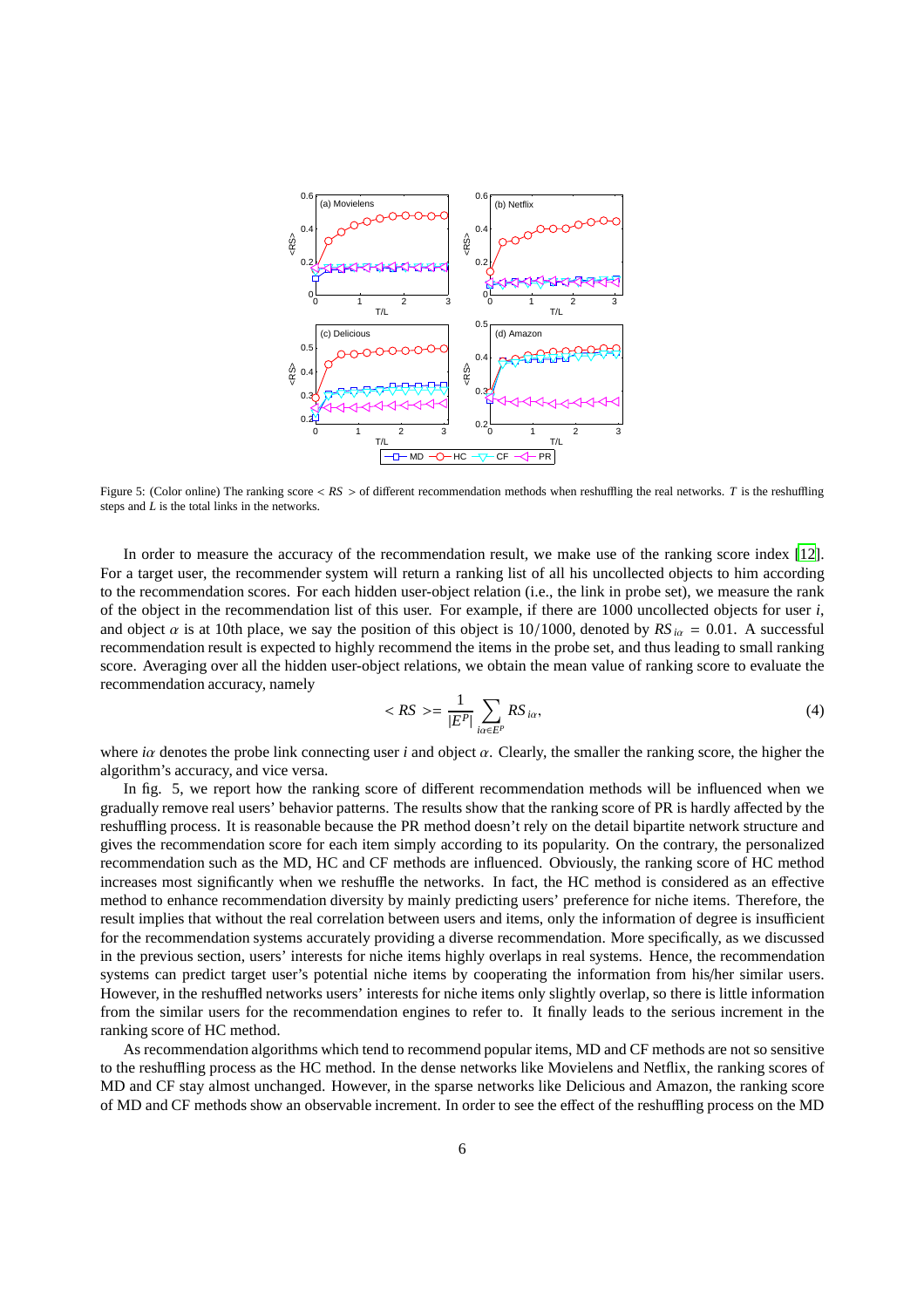

Figure 6: (Color online) Dependence of ranking score <  $RS >$  on the item degree. The <  $RS >$  is averaged by the same process in fig.2. The main figures are the results of MD method while the inserts are the results of CF method.

and CF methods in detail, we study the ranking score for each item, namely

$$
\langle RS_{\alpha} \rangle = \frac{1}{|E_{\alpha}^P|} \sum_{i\alpha \in E_{\alpha}^P} RS_{i\alpha}, \tag{5}
$$

where  $E^P_\alpha$  denotes all the links in the probe set that connect to item  $\alpha$ . Then we can see the relation between items' degree and their ranking score, the result is reported in fig. 6. In real networks, the hot items enjoy a low ranking score  $(<$  *RS*  $> \approx 0$ ) while the niche items are with high ranking score (It can be even higher than the random recommendation whose  $\langle RS \rangle$  = 0.5). It suggests that the recommendation accuracy for the hot items is almost maximum and cannot be improved anymore. However, niche items' accuracy is quite low and has plenty of room for improvement. Therefore, in order to design an more effective personalized recommendation method than current ones, it is crucial to solve the cold start problem [\[28\]](#page-7-27), i.e. to improve the recommendation for niche items. Another interesting finding is that only the ranking scores for unpopular items are affected by the reshuffling process while the ranking score for popular items stays almost the same. Since lots of items are with low degree in the sparse networks such as Delicious and Amazon, the average ranking score increases with the reshuffling process. In the Movielens and Netflix networks where the links are relatively dense, fewer items are with low degree in these networks. Accordingly, the average ranking scores for MD and CF do not increase much. From the practical point of view, if one want to enhance the robustness of the recommender system, the most effective way is to preserve the recommendation result for niche items since they are sensitive to randomness.

Precious study reveals that hybrid of the MD and HC methods can result in significant improvement in both recommendation accuracy and item diversity [\[14](#page-7-13)]. Actually, this hybrid method is implementable because the HC method can effectively catch the users' taste for niche items. As the recommendation accuracy for HC method in the reshuffled networks is almost the same as random recommendation ( $\langle RS \rangle$  = 0.5), the hybrid method is impossible to be carried out in the systems where users randomly choose their items. It means that users' behavior patterns in real systems are essential for solving the diversity-accuracy dilemma of recommender systems.

## **4. Conclusion**

The development for network science has greatly improved the function as well as our understanding to many real systems. In recommendation which is considered as a promising way to solve the problem of information overabundance, researchers have designed the network-based inference methods to improve the recommendation performance.